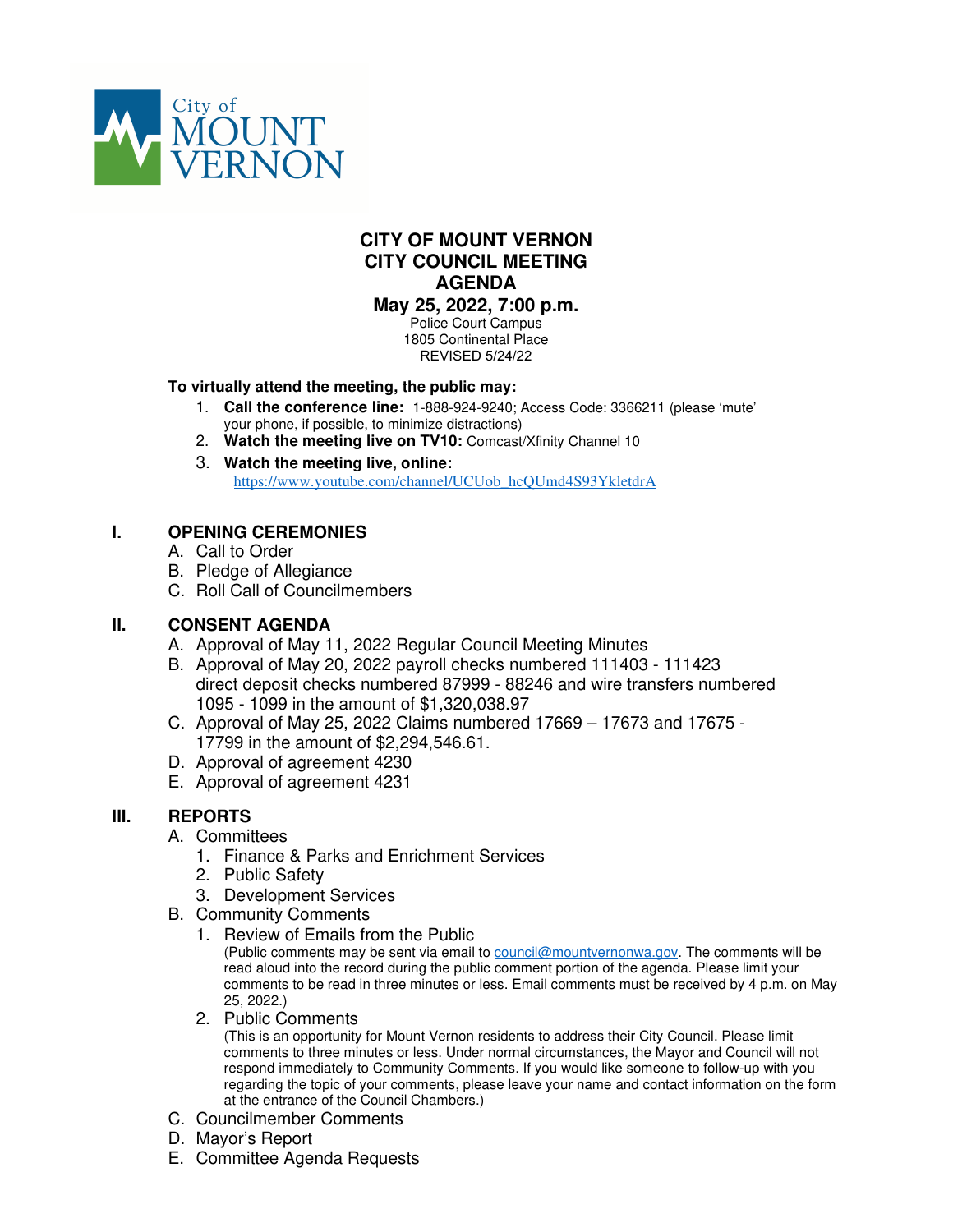#### **IV. UNFINISHED BUSINESS**  None

#### **V. NEW BUSINESS**

#### A. Farmworker Recognition

(Dr. Gary Brown and artist Alfred Currier will share a video created in collaboration with TV10 staff acknowledging the vital role farmworkers play in the prosperity of Skagit County's agricultural industry.) (required action – none) (staff contact – Peter Donovan)

#### B. Skagit PUD Update – **Postponed** (Skagit PUD General Manager George Sidhu will provide an update of projects and plans.) (required action – none) (staff contact – Peter Donovan)

#### C. Public Hearing – Draft Redistricting Plan (This is a public hearing to gather input on the draft council ward redistricting plan.) (required action – none) (staff contact – Peter Donovan)

- D. Approval of Agreement Mount Vernon Police Services Guild (Staff is requesting approval of a collective bargaining agreement with Mount Vernon Police Services Guild for commissioned Police employees.) (required action – motion) (staff contact – Erin Keator)
- E. Approval of Resolution Library Commons Project (Staff is requesting approval of a resolution approving the final design of the Library Commons Project.) (required action – resolution (staff contact – Kevin Rogerson )
- F. Approval of Resolution Library Commons Project (Staff is requesting approval of a resolution authorizing and ratifying the Purchase and Sale Agreement of real property for the Library Commons Project.) (required action – resolution (staff contact – Kevin Rogerson )
- G. Street Closure Mount Vernon High School (Staff is requesting approval of a street closure request submitted by Mount Vernon High School for the 2022 Graduation Parade.) (required action – motion) (staff contact – Jennifer Berner)

#### H. Approval of Section 108 Guarantee Loan Application (Staff is requesting approval of a Housing and Urban Development (HUD) loan for funding for the Library Commons Project.) (required action – motion) (staff contact – Peter Donovan)

#### **COMMITTEE MEETINGS**

Finance & Parks and Enrichment Services 6:00 p.m.

| Next Ordinance  | 3850 |
|-----------------|------|
| Next Resolution | 1012 |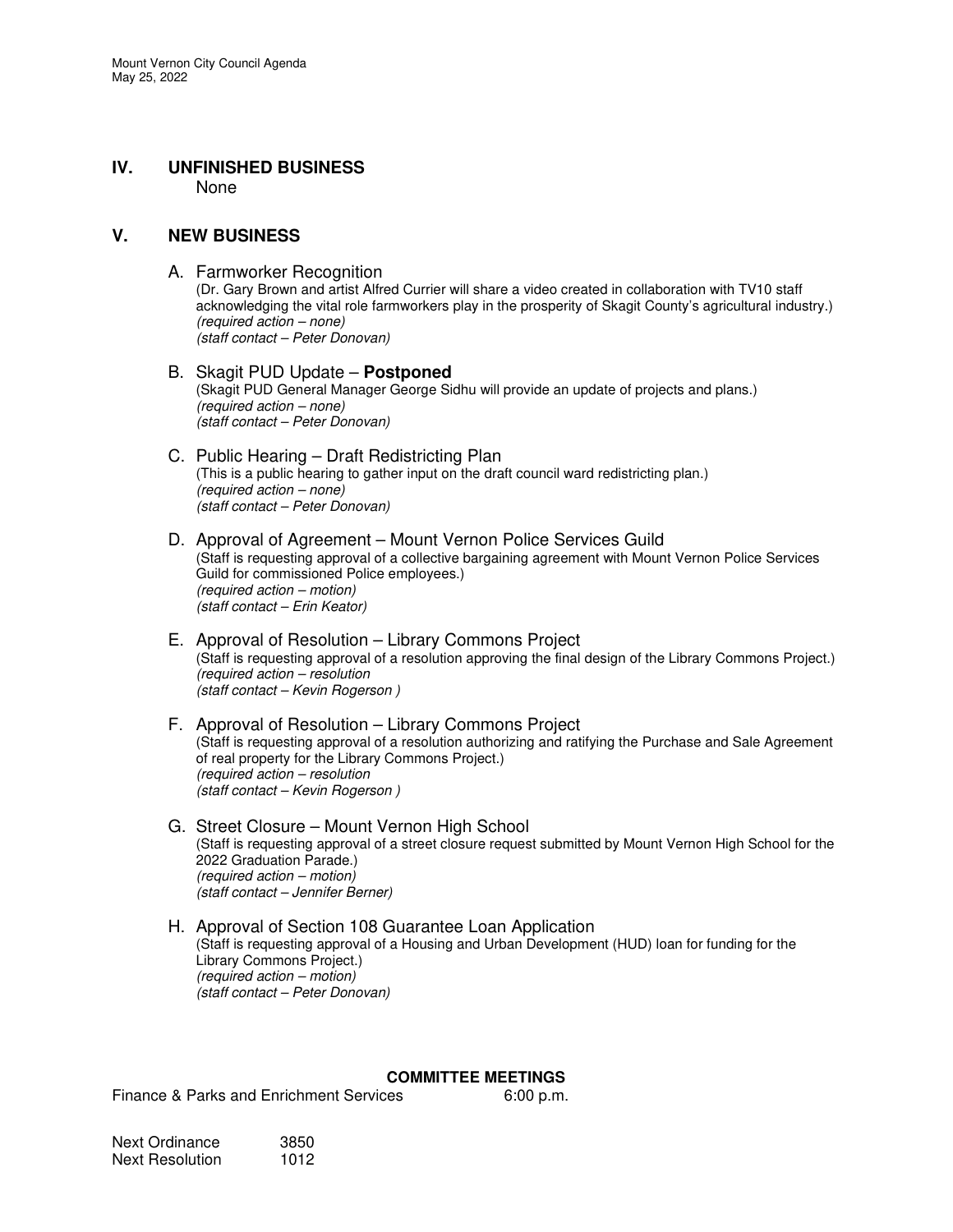

**TO:** Mayor Boudreau and City Council

**FROM:** Peter Donovan, Special Projects Manager

**SUBJECT:** SKAGIT FARMWORKER TRIBUTE

#### **RECOMMENDED ACTION:**

None

#### **INTRODUCTION/BACKGROUND:**

Farmworkers play a vital role in the continued prosperity of Skagit County's agricultural industry. Agriculture is at the heart of our community's heritage.

#### **FINDINGS/CONCLUSIONS:**

Dr. Gary Brown and artist Alfred Currier have collaborated with TV10 staff to produce a short video tribute to our local farmworkers.

Dr. Brown and Mr. Currier will be joining the City Council meeting to share this presentation

#### **RECOMMENDATION:**

None

#### **ATTACHED:**

None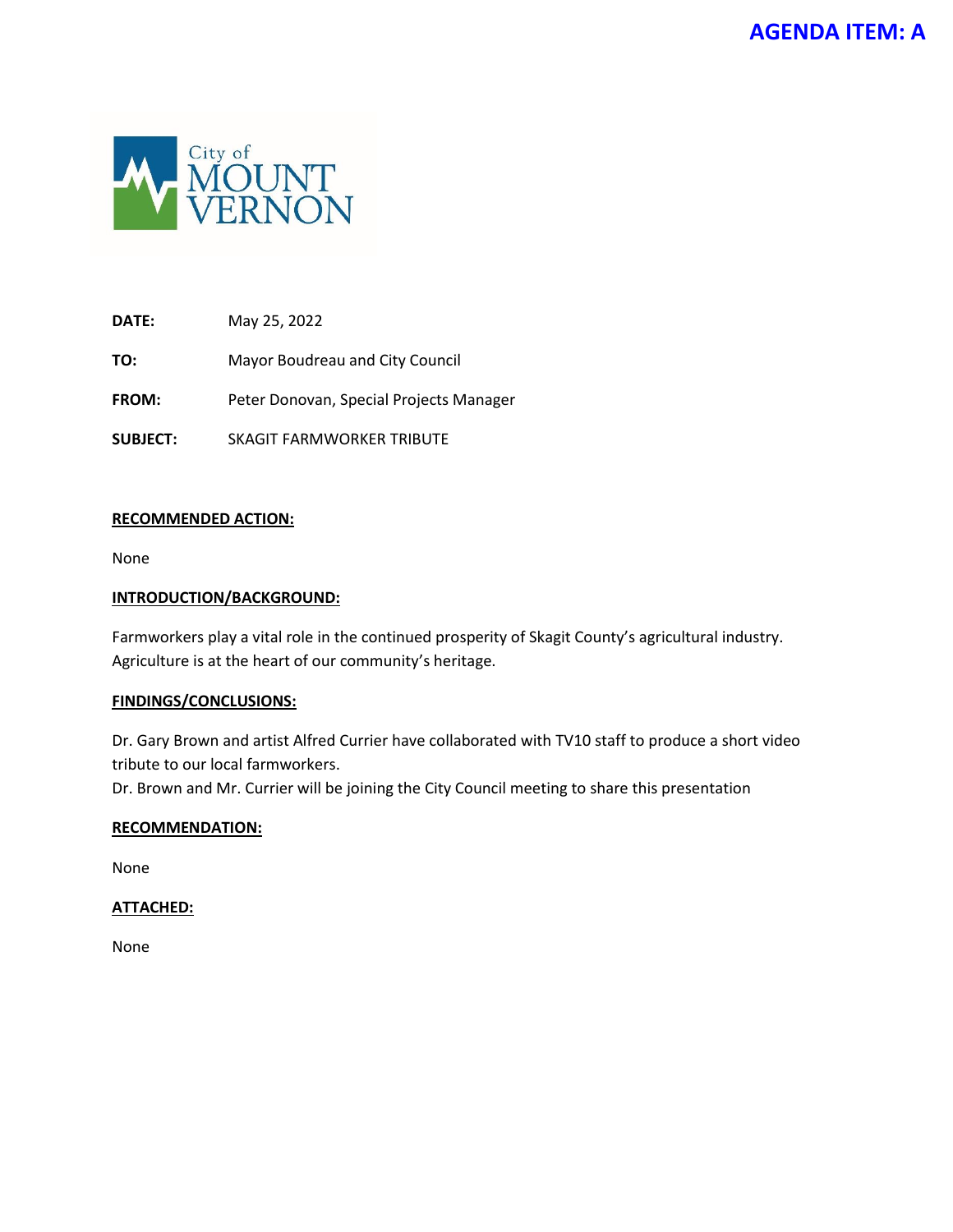

**TO:** Mayor Boudreau and City Council

**FROM:** Peter Donovan, Special Projects Manager

**SUBJECT:** PUBLIC HEARING ON PROPOSED REDISTRICTING PLAN

### **RECOMMENDED ACTION:**

None

#### **INTRODUCTION/BACKGROUND:**

With the 2020 census data update comes a requirement for jurisdictions to assess voting districts. On May 11, demographer Dr. Peter Morrison presented a simple plan to Council for addressing a small discrepancy in the City's current Ward population imbalance. A plan which would bring the City into compliance with federal and state redistricting requirements.

Specifically, the plan endeavors to adjust the population to within 5% of 11,740 residents per ward. To do this, a small segment consisting of 783 residents in Ward 3 would be moved into Ward 2.

The boundaries of this segment include East Division Street to the north; Digby Road to the west; East Broadway to the south; and Waugh Road on the eastern border.

Following the public presentation of the plan, City staff published notice of the plan in the Skagit Valley Herald, including notice of a public comment period.

The plan is posted, with maps, on the City's webpage. All residents within the impacted area were sent correspondence regarding the proposed changes. A video excerpt from the May 11th City Council meeting, showing the redistricting presentation given to Council, is also posted on the City's redistricting webpage for public viewing.

The public has been invited to submit written comments, and to provide in-person comments during a public hearing to be held at 7 p.m. on Wednesday, May 25th.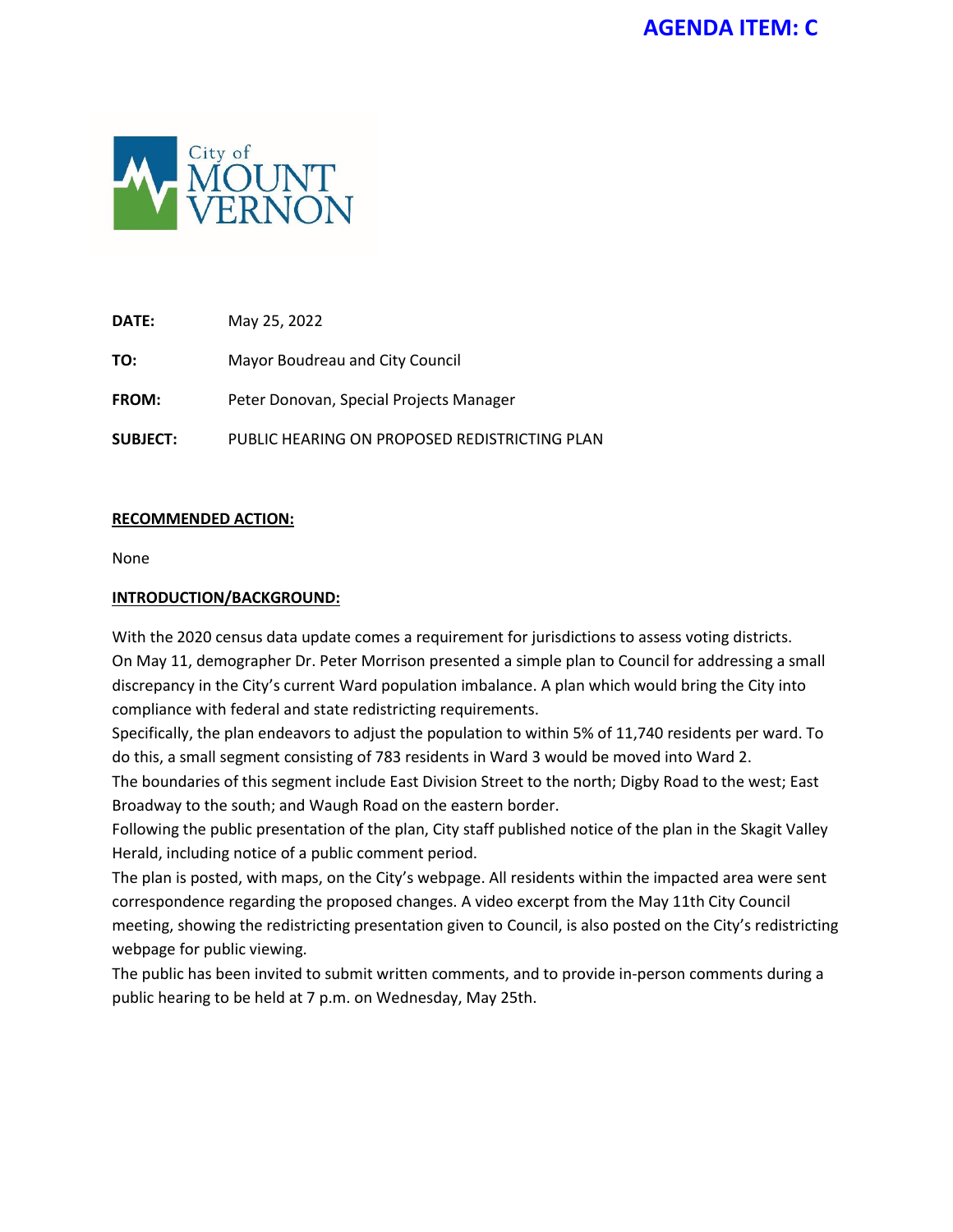#### **FINDINGS/CONCLUSIONS:**

Any written comments received will be compiled for Council review and consideration, along with any verbal comments from this evening's public hearing. These comments will be considered over the next three weeks before a final plan comes before City Council for approval on Wednesday, June 8th.

#### **RECOMMENDATION:**

A public hearing to invite comments from residents regarding the City's proposed redistricting plan.

### **ATTACHED:**

Map demonstrating the proposed area to be transferred from Ward 3 to Ward 2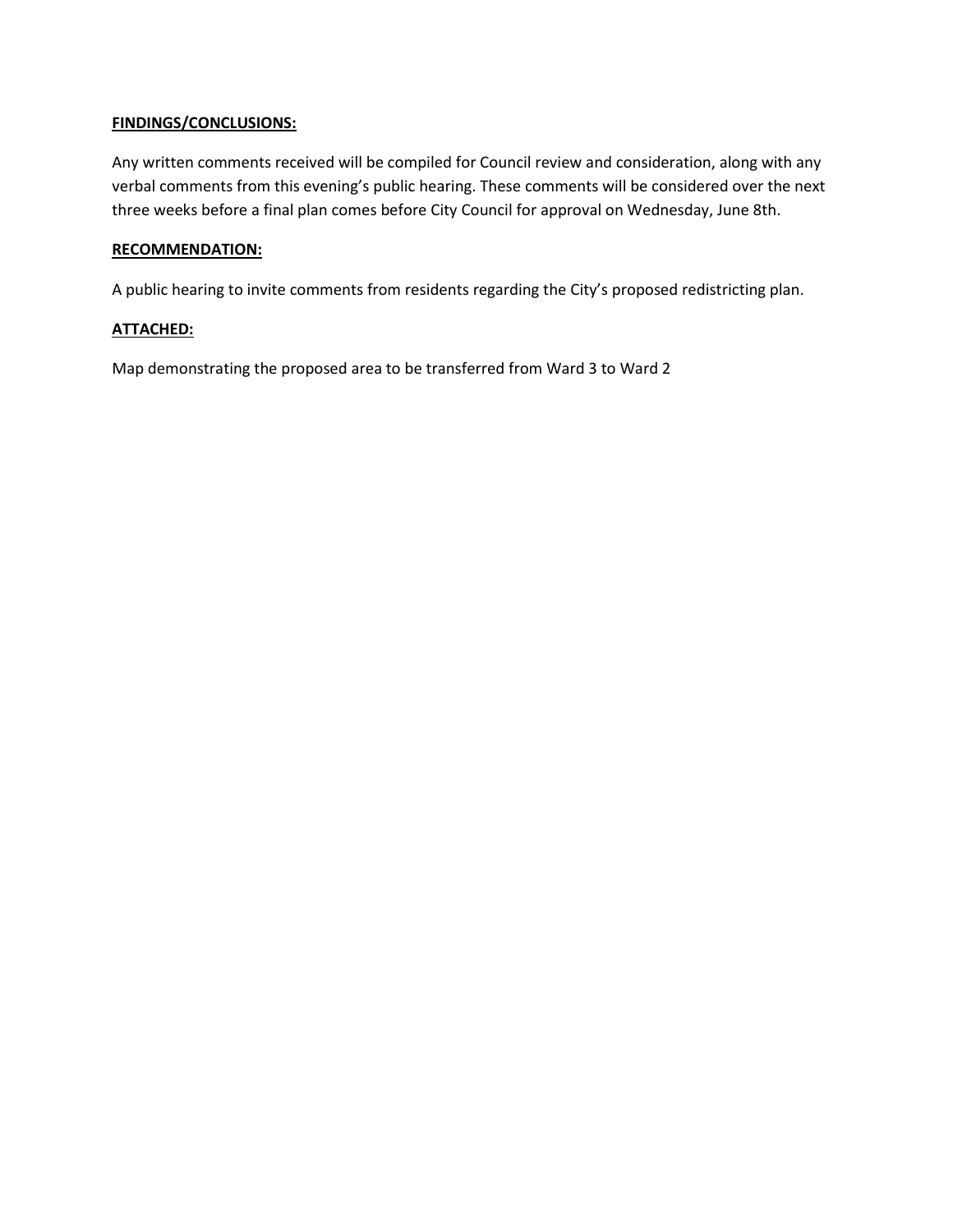

**DATE:** May 9, 2022

**TO:** Mayor Boudreau and City Council

**FROM:** Erin Keator, Human Resources Director

**SUBJECT:** COMMISSIONED POLICE GUILD COLLECTIVE BARGAINING AGREEMENT

#### **RECOMMENDED ACTION:**

Staff recommends that Council authorize the Mayor to sign the Non-Commissioned Police Guild collective bargaining agreement for January 1, 2022 through December 31, 2022.

#### **INTRODUCTION/BACKGROUND:**

The commissioned police guild collective bargaining agreement expired on December 31, 2021. The City and Guild began contract negotiations in November of 2021 and reached an agreement for a one year contract. The Guild voted to approve the agreement in May 2022.

#### **FINDINGS/CONCLUSIONS:**

One year contract Wages: 4% - 01/01/2022 3% - 07/01/2022 Allows for creation of a committee to develop a proposal for a 9/80 schedule for non-patrol positions. Added Juneteenth as a holiday. Moved from a Notional HRA to a VEBA

#### **RECOMMENDATION:**

Staff recommends that Council authorize the Mayor to sign the Commissioned Police Guild collective bargaining agreement for January 1, 2022 through December 31, 2022.

#### **ATTACHED:**

none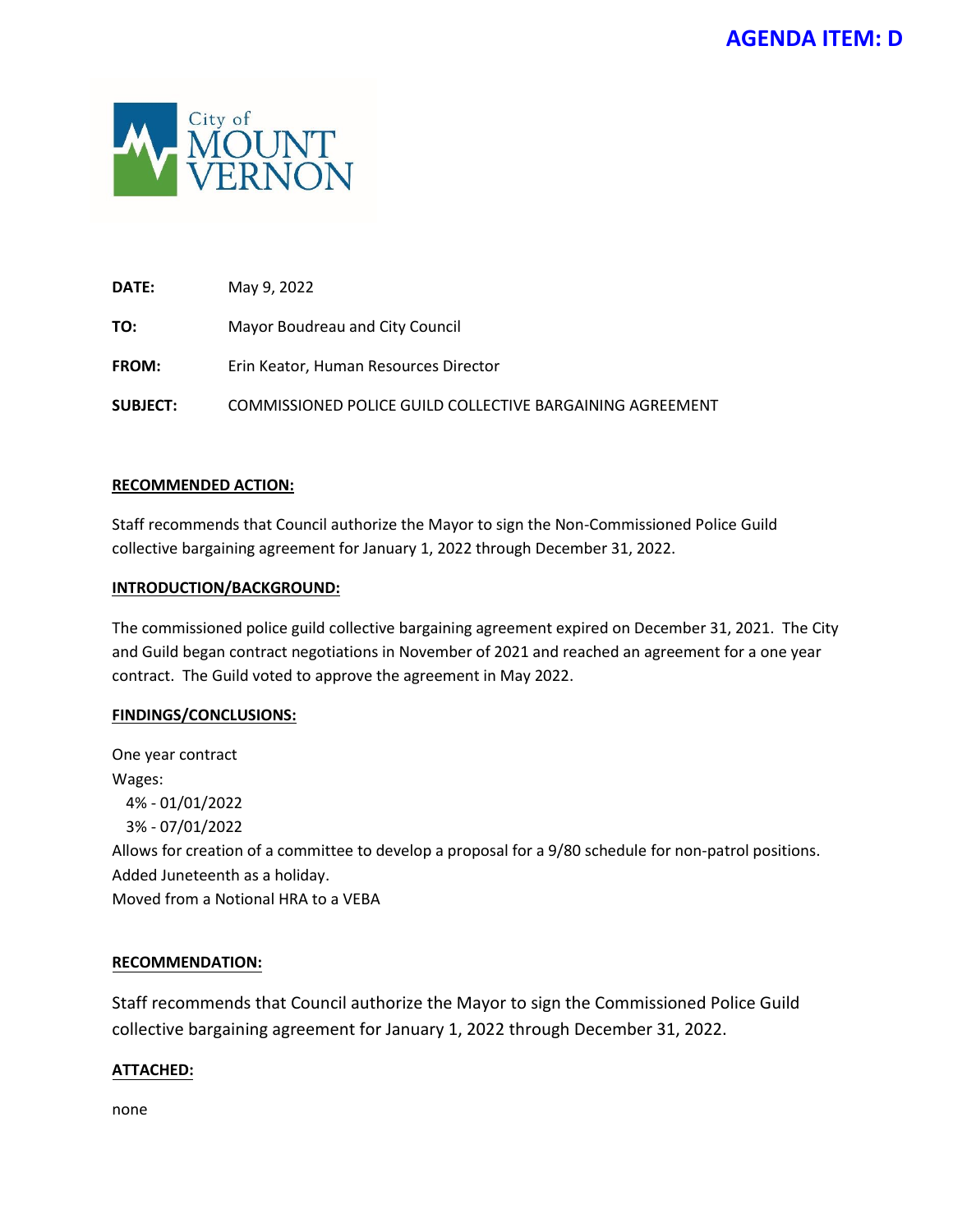

**TO:** Mayor Boudreau and City Council

FROM: Kevin Rogerson; City Attorney

**SUBJECT:** RESOLUTION APPROVING FINAL DESIGN OF LIBRARY COMMONS

#### **RECOMMENDED ACTION:**

Adopt the proposed resolution.

#### **INTRODUCTION/BACKGROUND:**

Skagit County and the City negotiated an option to purchase real property owned by Skagit County in an Option Agreement effective May 5, 2021. This is property in which the City plans to site the Library Commons Project (the Project).

Section 7 of the Option Agreement requires prior to the City having the right to exercise the Option, that it complete and approve the final design for the construction of the Project and that the Project have a minimum 240 parking spaces. Approval must occur with a formal resolution adopted by the Mount Vernon City Council.

The City previously awarded HKP Architects the commission to design a Project. HKP has now informed the City it has completed final design for the construction of the Project which includes 273 vehicle stalls and 4 motorcycle stalls (see attached letter). On April 15, 2022, HKP design and plans were submitted for permits.

The proposed resolution finds that the City has significantly invested time and funds in the design and construction of the Library Commons Project sited on the County Property, that such design is complete, approved by the City and the City is at this time prepared to satisfy the conditions precedent within the Option Agreement to the City's exercise of its option rights with the County.

#### **FINDINGS/CONCLUSIONS:**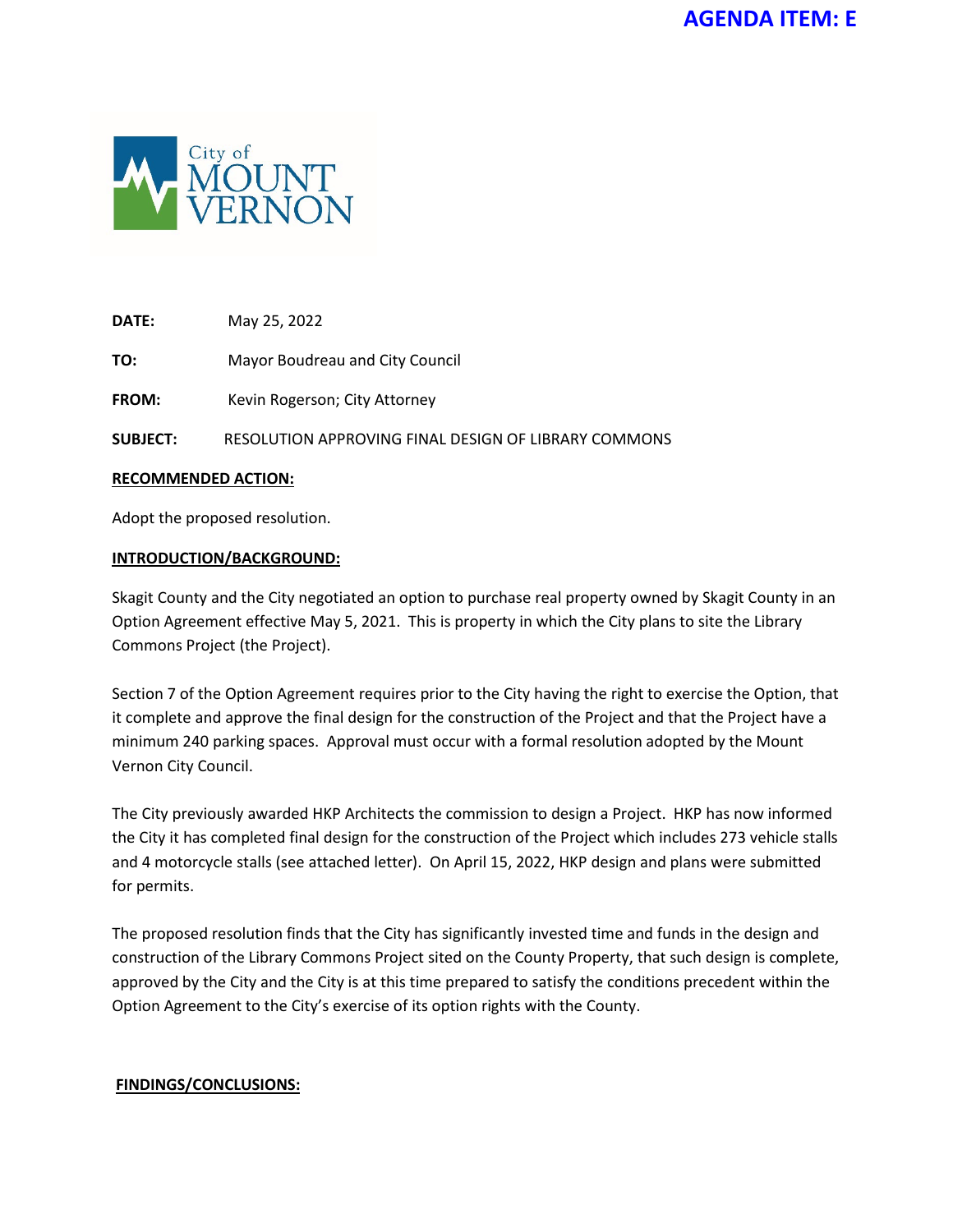That adoption of the Resolution serves the City's interest.

## **RECOMMENDATION:**

Adoption.

## **ATTACHED:**

Proposed Resolution, plus attachment.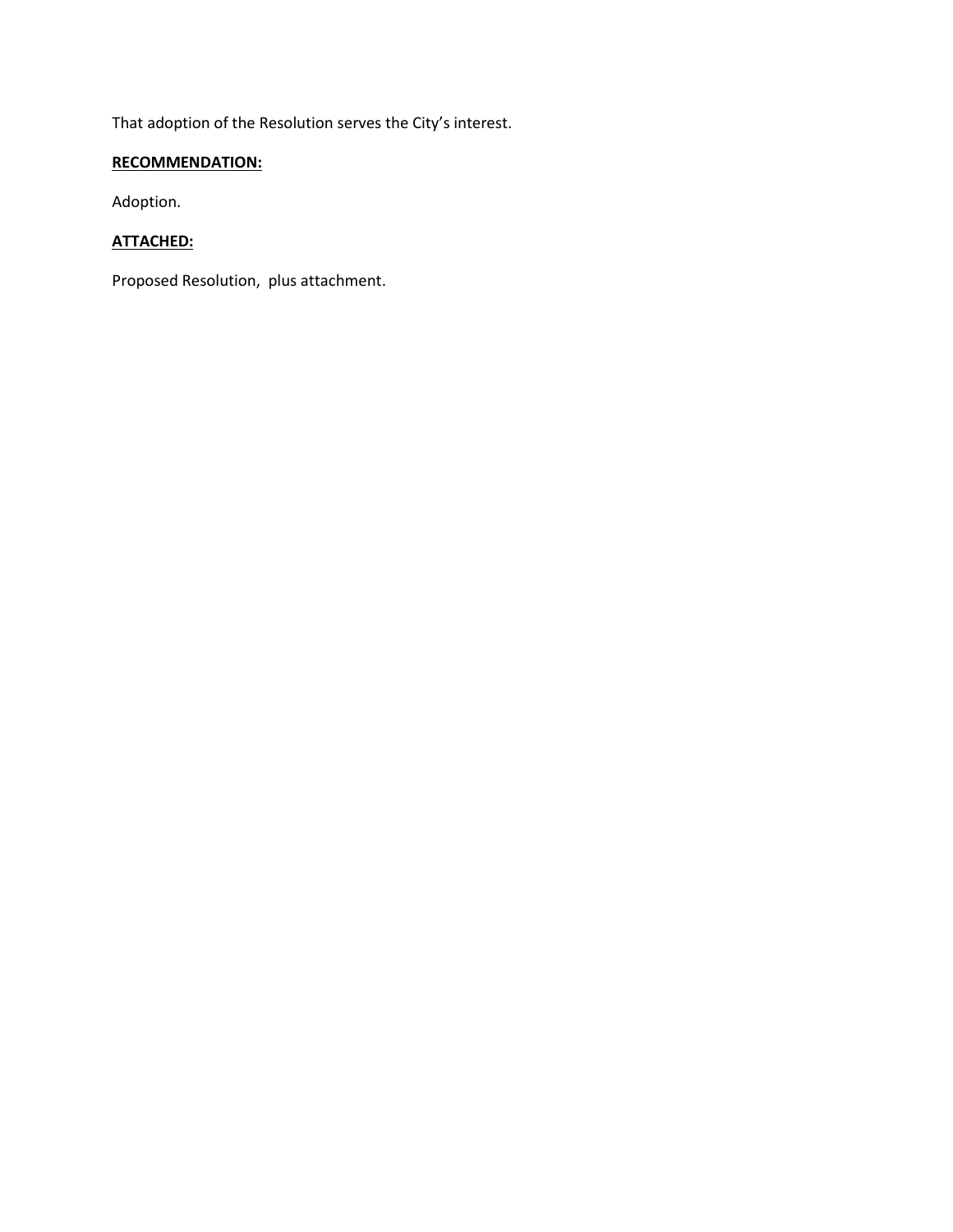

**TO:** Mayor Boudreau and City Council

FROM: Kevin Rogerson; City Attorney

**SUBJECT:** RESOLUTION APPROVING PURCHASE AND SALE AGREEMENT WITH SKAGIT COUNTY

#### **RECOMMENDED ACTION:**

Adopt the proposed resolution.

#### **INTRODUCTION/BACKGROUND:**

Skagit County and the City negotiated an option to purchase real property owned by Skagit County in an Option Agreement effective May 5, 2021. This is property in which the City plans to site the Library Commons Project (the Project). The Purchase and Sale Agreement (PSA) for the property to be used when the City exercised its option rights is set forth in Exhibit C of the Option Agreement.

Section 9.2 of that PSA requires prior to closing, that the Mount Vernon City Council pass a resolution approving, authorizing and ratifying the PSA which includes specific language identifying acceptance of specific terms and conditions within the PSA. The language of the resolution is set forth in Exhibit "6" (Form of Resolution of The City of Mount Vernon City Council Approving and Ratifying a Real Property Purchase and Sale Agreement with Skagit County, WA) of the PSA.

Attached is the agreement form resolution set forth as exhibit to the PSA for adoption.

#### **FINDINGS/CONCLUSIONS:**

That adoption of the Resolution serves the City's interest.

#### **RECOMMENDATION:**

Adoption.

#### **ATTACHED:**

Proposed Resolution.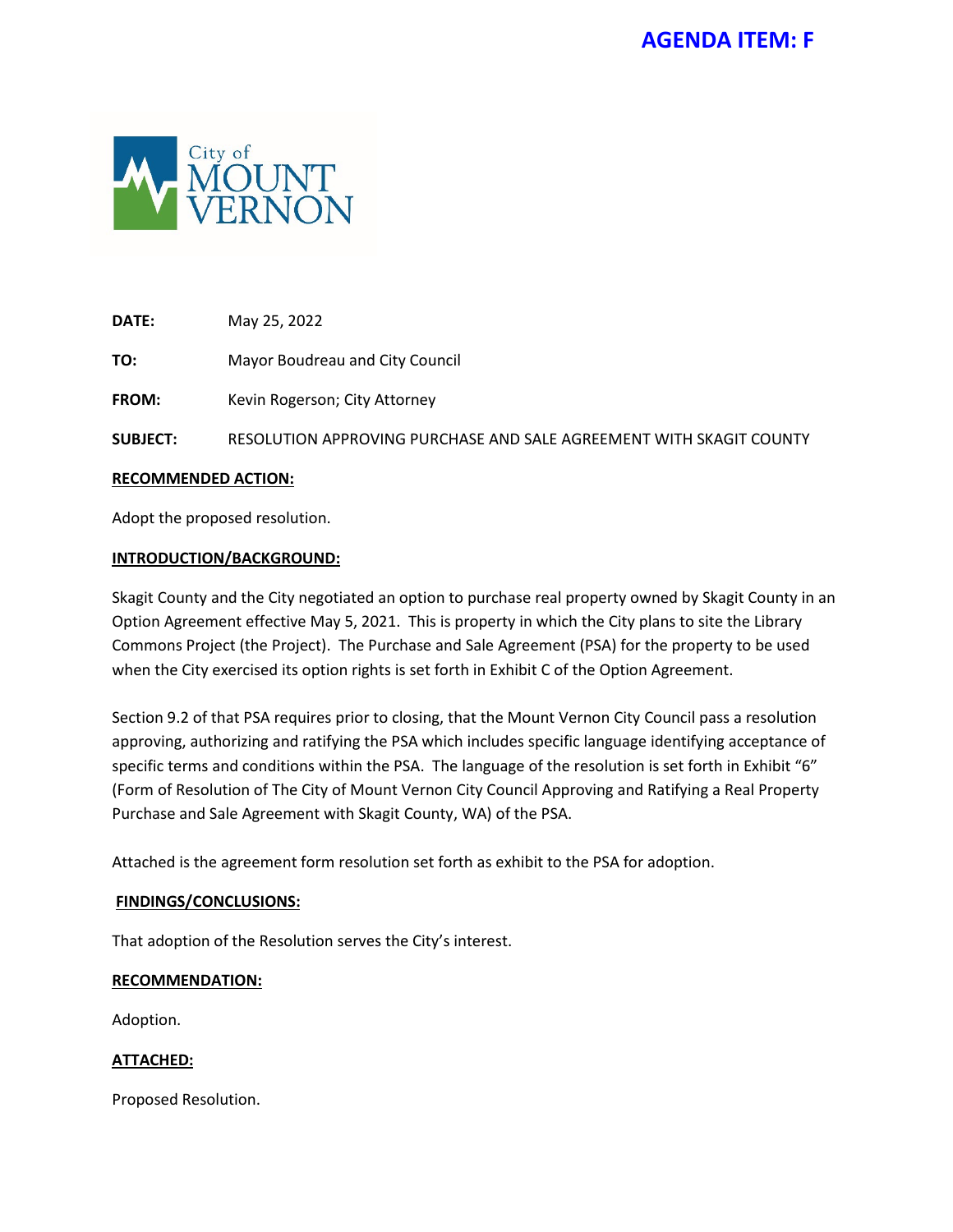

May 25, 2022 DATE:

TO: **Mayor Boudreau and City Council** 

FROM: Jennifer Berner

**SUBJECT: STREET CLOSURE REQUEST - MVHS GRADUATION PARADE** 

### **RECOMMENDED ACTION:**

Staff recommends Council approve the Street Closure Request for the 2022 Mount Vernon High School **Graduation Parade.** 

### **INTRODUCTION/BACKGROUND:**

The Mount Vernon High School's Graduation Parade will be held on Wednesday June 8, 2022 at 10:30am.

### **FINDINGS/CONCLUSIONS:**

This parade will recognize the graduating class of Mount Vernon High School. It will bring community members together to fulfill the mission of the City to promote Mount Vernon as a wonderful place to come, visit, do business, and live.

#### **RECOMMENDATION:**

Staff recommends the temporary closure of South 1st Street and Cleveland Avenue to accommodate the 2022 Mount Vernon High School Graduates.

### **ATTACHED:**

**Street Closure Request**